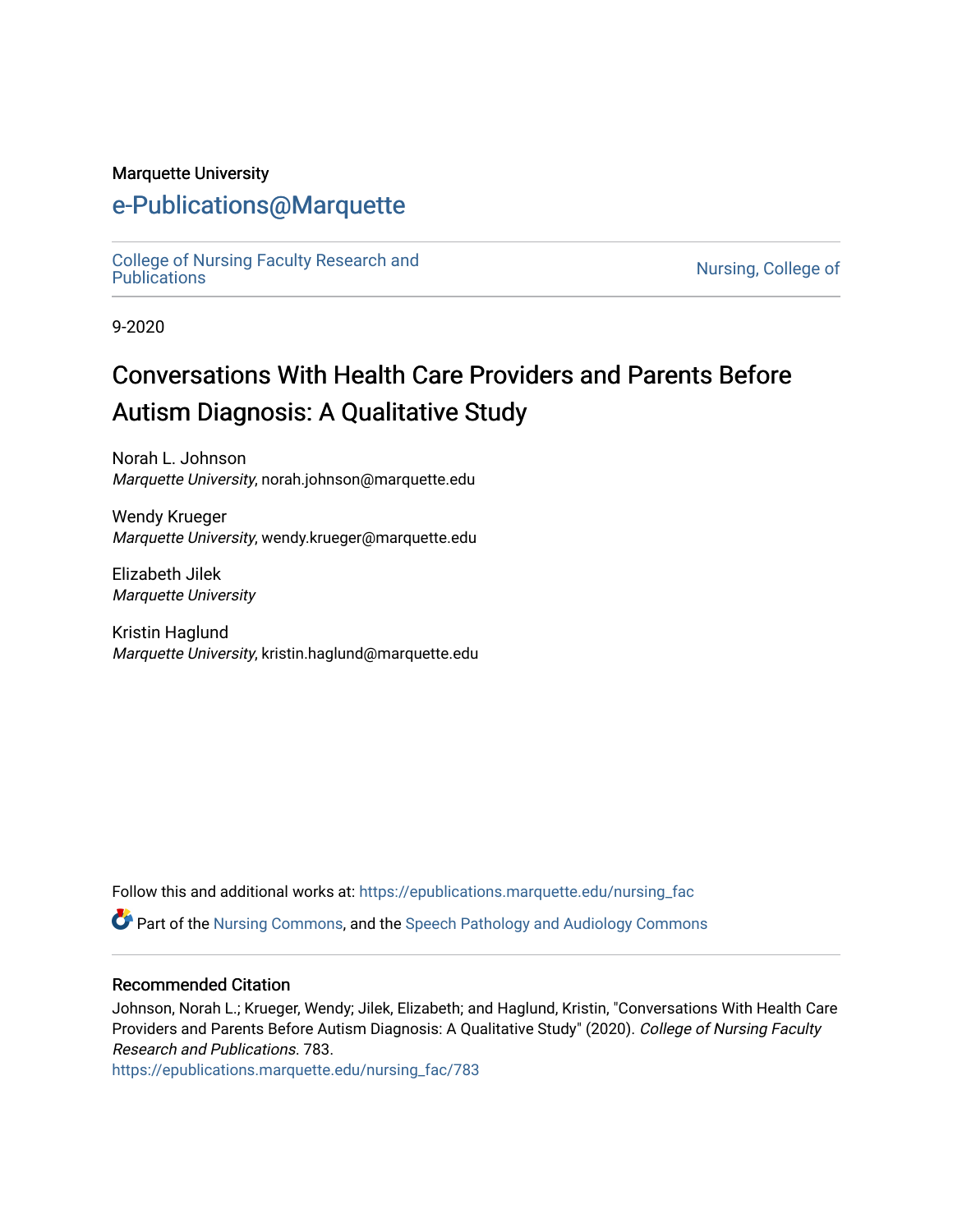**Marquette University**

# **e-Publications@Marquette**

# *Nursing Faculty Research and Publications/College of Nursing*

*This paper is NOT THE PUBLISHED VERSION;* **but the author's final, peer-reviewed manuscript.** The published version may be accessed by following the link in the citation below.

*Journal of Pediatric Health Care*, Vol. 34, No. 5 (September/October 2020): 453-461. [DOI.](https://doi.org/10.1016/j.pedhc.2020.05.002) This article is © Elsevier and permission has been granted for this version to appear in [e-Publications@Marquette.](http://epublications.marquette.edu/) Elsevier does not grant permission for this article to be further copied/distributed or hosted elsewhere without the express permission from Elsevier.

# Conversations with Health Care Providers and Parents Before Autism Diagnosis: A Qualitative Study

Norah Louise Johnson Associate Professor, College of Nursing, Marquette University, Milwaukee, WI Wendy Krueger Clinical Associate Professor, Department of Speech Pathology and Audiology, Marquette University, Milwaukee, WI Elizabeth Jilek Student, College of Health Sciences, Marquette University, Milwaukee, WI Kristin Haglund Professor, College of Nursing, Marquette University, Milwaukee, WI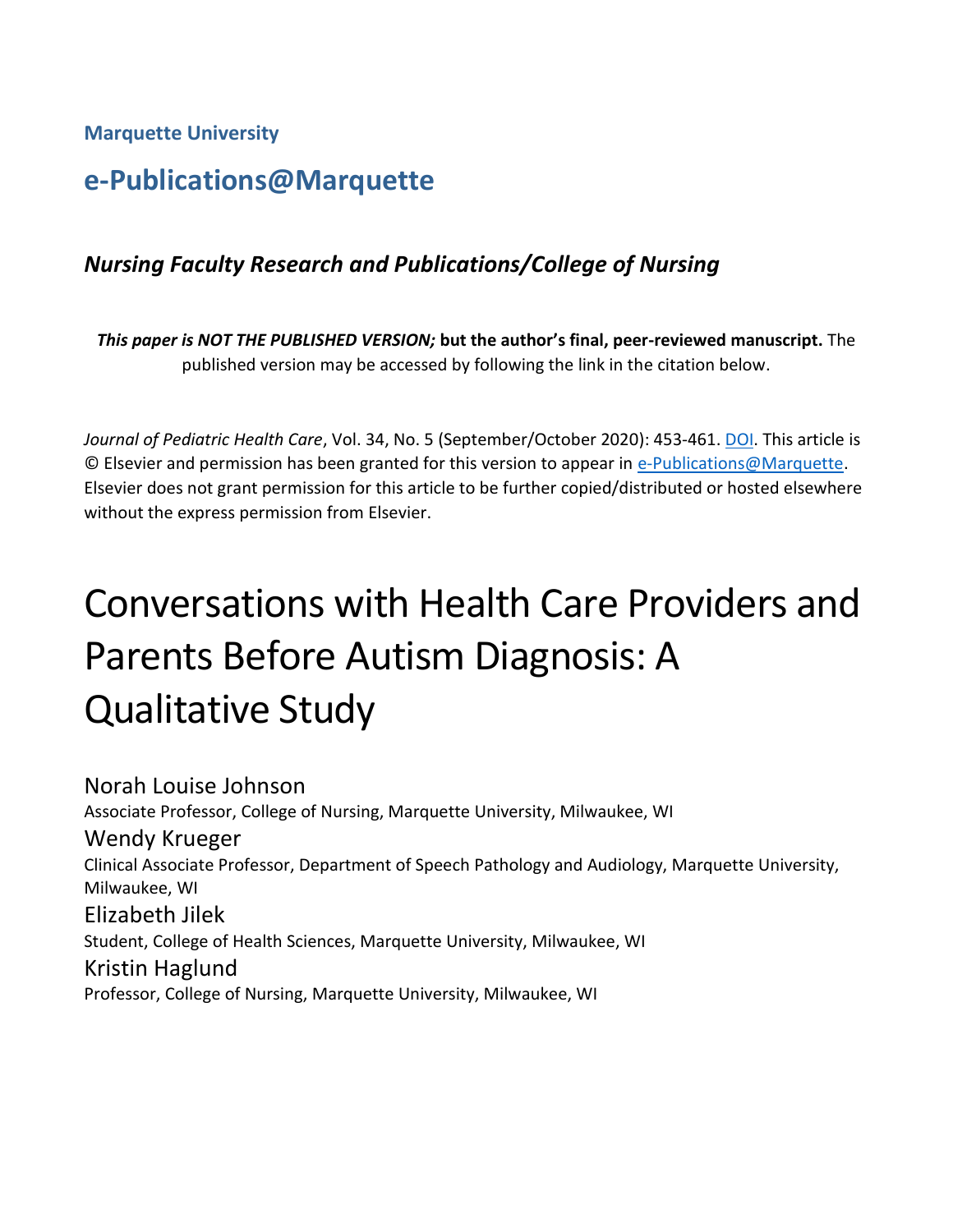# Abstract

## Introduction

The purpose of this study was to explore communication with health care providers from the perceptions of parents before their child's diagnosis of autism spectrum disorder and provide some examples of how communication may contribute to the autism diagnosis.

#### Method

This study used a qualitative descriptive design with multiple individual structured in-person interviews.

#### Results

Three themes captured parents' (*n* = 8) descriptions of the phases of communication during their children's diagnoses including, (1) anguished questioning, (2) urgently seeking help, and (3) expecting a diagnosis. In addition, three themes characterized the communication style that parents needed, although not always received, in each of the periods of diagnosis including (1) compassionate curiosity, (2) acknowledgment and affirmation, and (3) engagement with parents.

#### **Discussion**

Results point to opportunities for pediatric providers to use a more empathic and engaging communication style during the diagnostic process with better identification of education and support needed by parents and families.

# KEY WORDS

Autism spectrum disorder, communication, engagement, families

Autism spectrum disorder (ASD) is a lifelong neurodevelopmental condition that presents difficulties in socialization, communication, sensory processing, and repetitive behavior (American Psychiatric Association [APA], 2013). The prevalence of ASD is estimated at 1/59 people in the United States (approximately 5.5 million people; Centers for Disease Control and Prevention, National Center on Birth Defects and Developmental Disabilities Division of Birth Defects (CDC), 2018a). There is no identified cure for ASD, but early interventions can improve a child's expressive or receptive language, communication, maladaptive behaviors, social skills, cognitive skills, adaptive independence, social participation, psychological well-being and the possibility of future employment (Finke et al., 2019; Weitlauf, Sathe, McPheeters, & Warren, 2017). Health care providers (HCPs), including nurse practitioners, may struggle with communication with parents of children who are trying to determine whether or not their child has a developmental delay.

Even though the signs of ASD may be present in the first 2 years of life, most children are not diagnosed with ASD until 4–5 years of age (CDC, 2018b). The diagnosis of ASD is complex because it is based on the application of the fifth edition of the Diagnostic and Statistical Manual of Mental Disorders (DSM-5) criteria that is informed by developmental history and structured observation (APA, 2013). Although parents are often skilled at identifying differences in their child's development (Richards, Mossey, & Robins, 2016), recent research shows parents of children with ASD need time and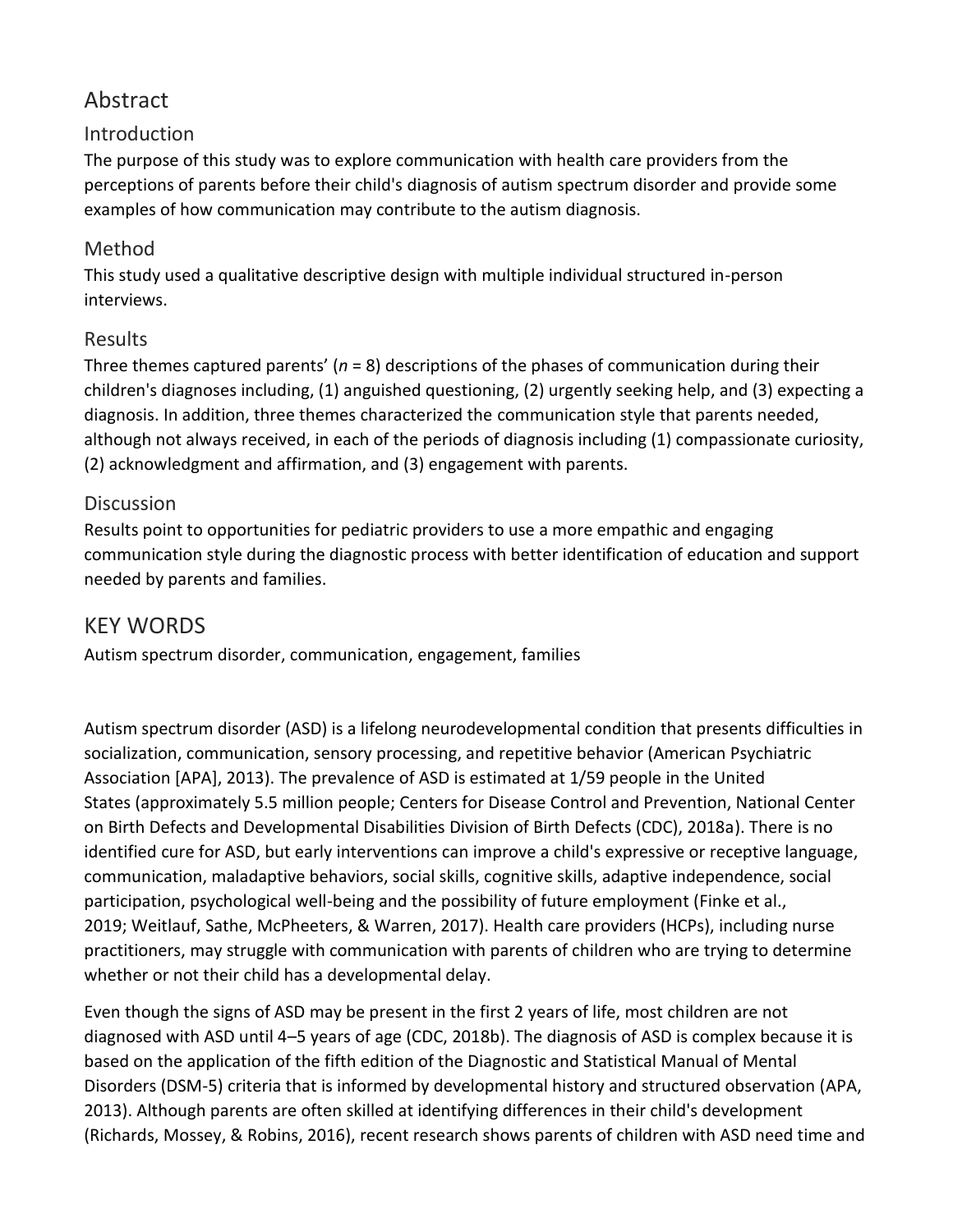education to understand the ASD specific symptoms (Gentles, Nicholas, Jack, McKibbon, & Szatmari, 2020).

To improve early ASD identification, the American Academy of Pediatrics recommends the use of brief, formal ASD screening instruments at standardized intervals during routine primary care visits (Hyman, Levy, Myers, & Council on Children with Disabilities, Section on Developmental and Behavioral Pediatrics, 2020). In fact, the use of developmental screening tools rose from 21% in 2002 to 63% in 2016 (*p* < .001), with a reported 59% referral rate of at-risk patients to early intervention, up from 41% in 2002 (*p* < .001; Lipkin et al., 2020). However, some HCPs still only screen for ASD during primary care health visits when parents raise a developmental concern (Siu et al., 2016; Zwaigenbaum et al., 2015), which requires the parent to be able to both recognize a delay and feel comfortable communicating the concern to an HCP.

Lack of universal ASD screening by HCPs during primary care visits may contribute to a delay in ASD diagnosis, because many parents may not recognize more subtle signs of ASD (Weitlauf et al., 2017; Zwaigenbaum et al., 2015). Low rates of referrals and/or lack of follow-through on referrals (Zuckerman, Lindly, & Sinche, 2015) after positive ASD screens also appear to contribute to delays in children's receipt of ASD diagnoses. It is common for children with ASD to be receiving only speech and language therapy for developmental language disorder before being diagnosed with ASD because the two conditions often co-occur and speech delays may be more easily identified through routine screening and by caregivers (Herlihy, Knoch, Vibert, & Fein, 2015; Tomas & Vissers, 2019).

In light of the low or inappropriate use of ASD screening tools, conversations between HCPs and parents about developmental concerns are vital to achieving the goal of early identification of ASD. Although previous studies included parents' experiences of receiving their child's ASD diagnosis (*n* = 10; Mulligan, MacCulloch, Good, & Nicholas, 2012), parents' perceptions of health care received by their children (*n* = 11; Russell & McCloskey, 2016), parents' perspectives of early intervention (*n* = 14 from 12 family units; Edwards, Brebner, McCormack, & MacDougall, 2017), parents' perception of autism from a cultural perspective (*n* = 15; Fox, Aabe, Turner, Redwood, & Rai, 2017), and the relationship between parents' affective experiences and their parenting behaviors (*n* = 15; Dieleman, Moyson, De Pauw, Prinzie, & Soenens, 2018), no other qualitative studies have explored phases of conversations about developmental concerns parents have with HCPS.

The purpose of this study was to explore communication phases with HCPs from the perceptions of parents before their child's diagnosis of ASD and provide some examples of how communication may contribute to the ASD diagnosis.

# METHODS

## Design

This study used a qualitative descriptive design. The findings in qualitative descriptive studies include rich data (i.e., quotations) that inform the understanding of phenomenon with less interpretation compared with other qualitative methods (Sandelowski, 2010). Approval was received from the University's institutional review board.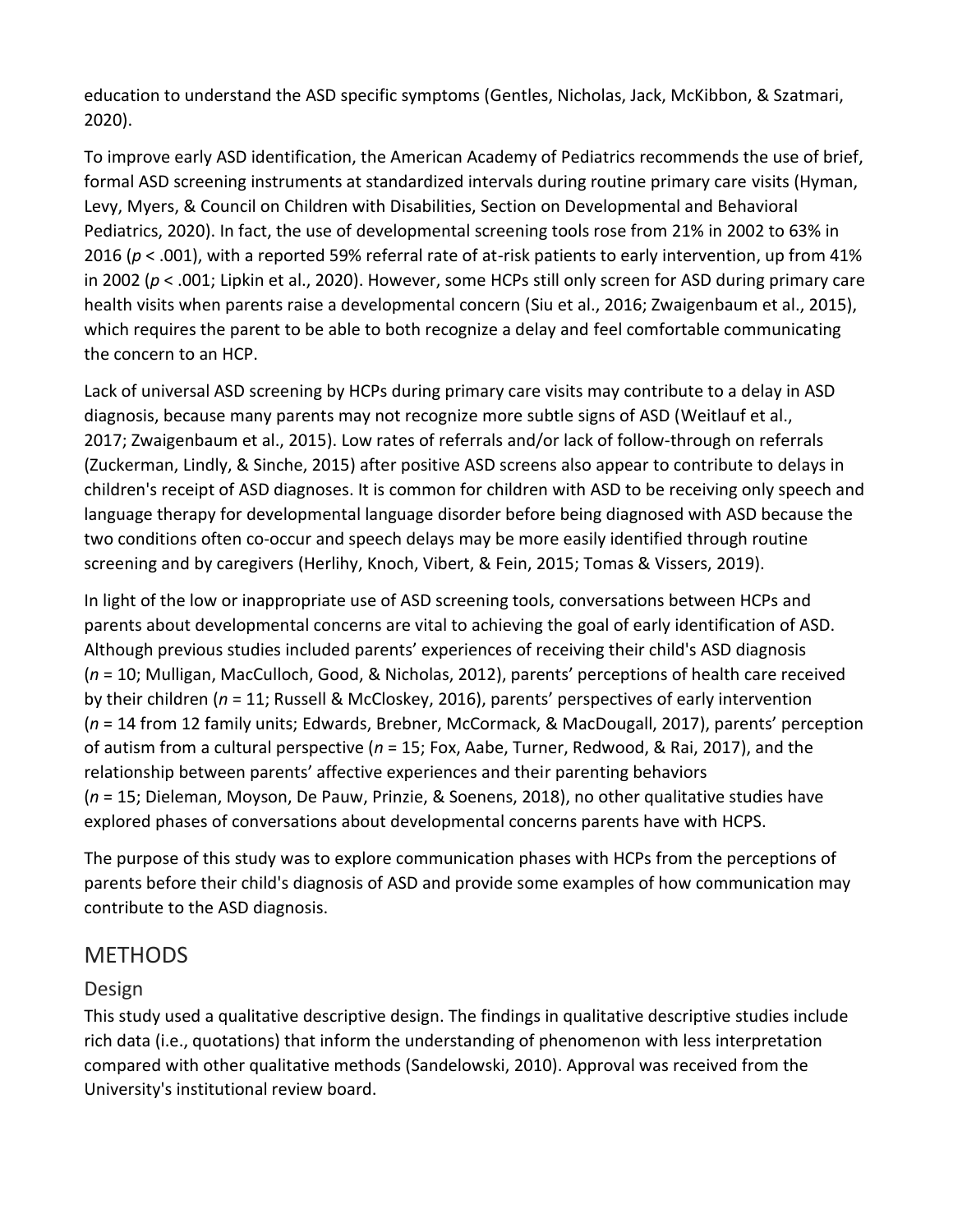#### Participants

Participants were recruited from a speech therapy clinic in a large Midwestern U.S. city with no local autism center. All patients were approached to be in the study, and no incentives were provided. English speaking parents of minor children with ASD undergoing speech therapy in this clinic were eligible for participation. The children's diagnosis of ASD by local community providers, that is, clinical psychologists were recorded in the speech therapy clinic files. The time lapse between diagnosis and interview was not quantified for this study.

#### Data Collection

Data were gathered via individual, structured audiotaped interviews. Questions were developed to assess parents' thoughts and feelings about communication and types of support provided for families in the time before ASD diagnosis. Team members conducted the interviews, which were approximately 60 min long. Interviews were conducted in a private room. A structured interview guide was developed and used in the study. It is as follows.

1 Thinking back to before your child was diagnosed with autism, at what age did you first become concerned that there may be a problem with your child's development and behavior?

Can you tell me what you think may have led you to be concerned?

Who first noticed that something was concerning about your child's development?

Did other family members (extended family) notice anything?

Did friends or neighbors?

How did you feel about others' concerns and/or perceptions?

2 What made you first seek guidance or advice from a professional?

What type of health professional was the first professional that you asked about your concerns? When was that (at what age)?

What was his and/or her response?

How did you feel at the time?

3 When was your child given a formal diagnosis of autism (at what age)?

By whom?

Can you describe that process?

Approximately how many visits were made to this professional before getting a diagnosis? Approximately how many different professionals assessed your child before he was given a diagnosis?

4 Please describe the communication between the different professionals involved in the diagnostic process?

5 Please describe the communication between you and the professional who diagnosed your child?

6 What would you recommend to improve communication?

- 7 What information was provided to you upon receiving the diagnosis? How was this information provided, that is, verbally, written, etc.?
- 8 Knowing what you know now, is there any additional information that you would have found helpful at the time?
- 9 What types of support were provided or suggested to you upon receiving the diagnosis?
- 10 How was this provided, that is, verbally, written, etc.?
- 11 Are there any additional types of support or resources that you wish you would have received?
- 12 How did you feel that you and your child were treated during the diagnostic process?
- 13 Did you feel you were allowed to provide enough input?
- 14 Did you feel that your opinion and perspective were respected?
- 15 Did you feel that your family values and culture were recognized during the process?
- 16 Did you feel that your questions and concerns were adequately addressed?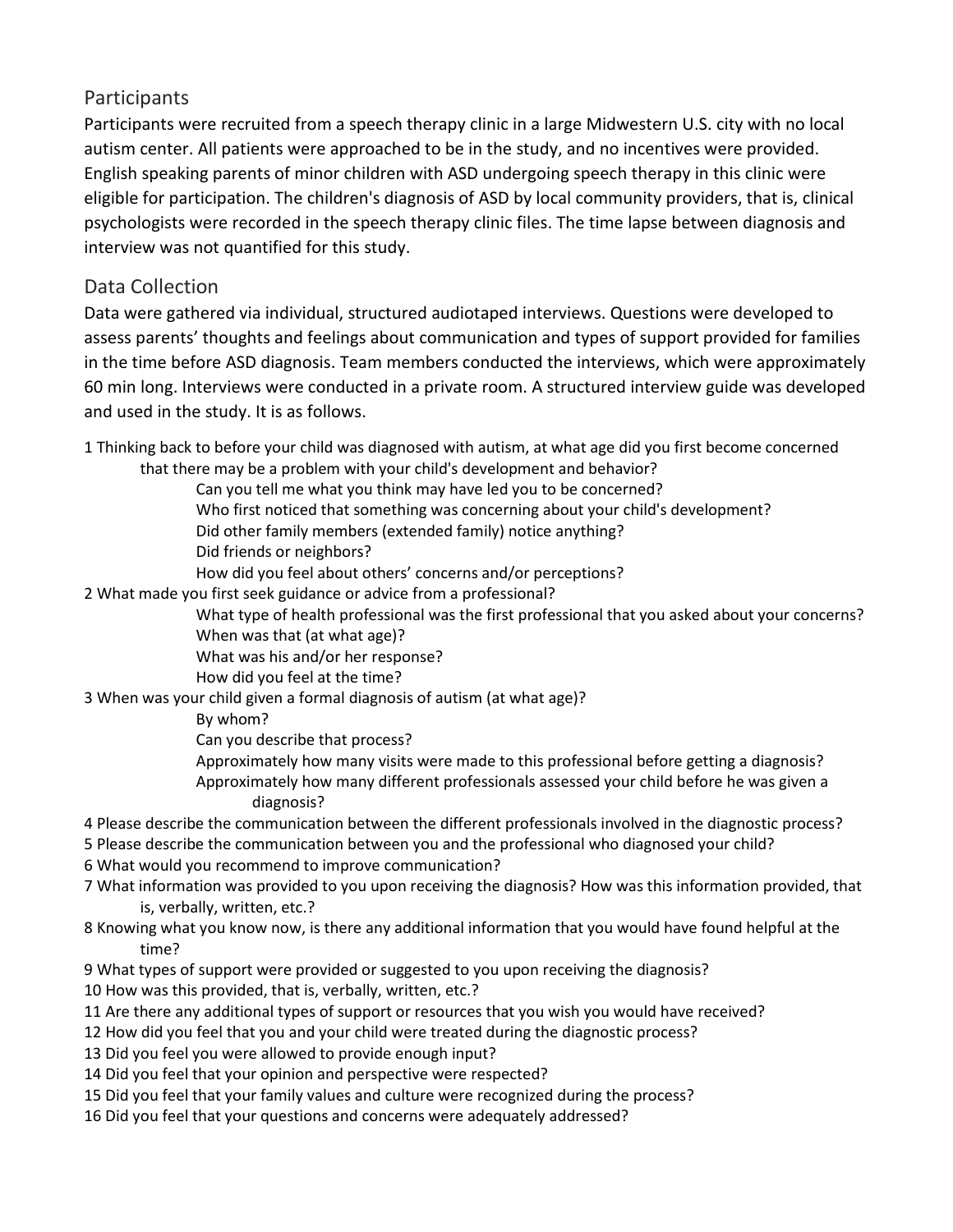- 17 Do you think your experience as a family going through the process of having their child diagnosed with autism was different from what other families might go through? If so, how?
- 18 How satisfied were you with the entire process from when you first expressed concerns to someone and when your child received the diagnosis of autism?
- 19 How stressful was the entire process for you?
- 20 How stressful was the process for your family?
- 21 What do you think would have improved the process of diagnosis?
- 22 Thinking about the professionals that have worked with your child over the years, through assessments and treatments, what attributes do you think were most helpful to promote communication between those professionals and your family?
- 23 Any additional attributes you think are important to make professionals most effective when working with children with autism and their families?
- 24 What attributes do you think were most helpful to promote good communication among different professionals working with your child?

The questions were designed to elicit information regarding (1) parents' perceptions of their communication with HCPs regarding their children's developmental concerns, (2) parents' satisfaction with provider communication during the diagnostic process for ASD, and (3) parents' perceptions of provider attributes that promoted communication.

#### Data Analysis

Data analysis occurred through an iterative, consensual process of group coding and thematic analysis (Braun & Clarke, 2006) across four research team members. Audiotaped interviews were transcribed by a research team member and entered into NVivo for Mac 11.1.1. (QSR International, 2018). The team created an initial codebook of five codes including first signs of ASD, seeking help, diagnostic experience, communication with providers, and parent involvement in the diagnosis process. Each team member coded the first transcript using the initial codebook. As a group, coding was compared in each passage to refine the codebook. With the revised codebook, the group recoded the first and subsequent transcripts. Differences of opinion were discussed until consensus was reached, and the final codebook included eight coding labels. The small, purposeful sample facilitated a deep exploration of the parents' perceptions. In qualitative studies, validity refers to how well the themes and findings represent the actual phenomenon (Morse, 2015). Rich and detailed descriptions of the themes with participants' quotes were included to establish validity. Research team members had different expertise and professional backgrounds, which helped with reflexivity, the practice of overtly examining one's own biases and preconceptions.

# **RESULTS**

Eight parents participated in the study. Most parents were married with a college education (see Table 1). The characteristics of the children are noted in Table 2. Children were diagnosed at ages ranging from 24 months to 8 years.

TABLE 1. Parent demographics

| Demographic | n (%)   |
|-------------|---------|
| Sex         |         |
| Female      | 6(75.0) |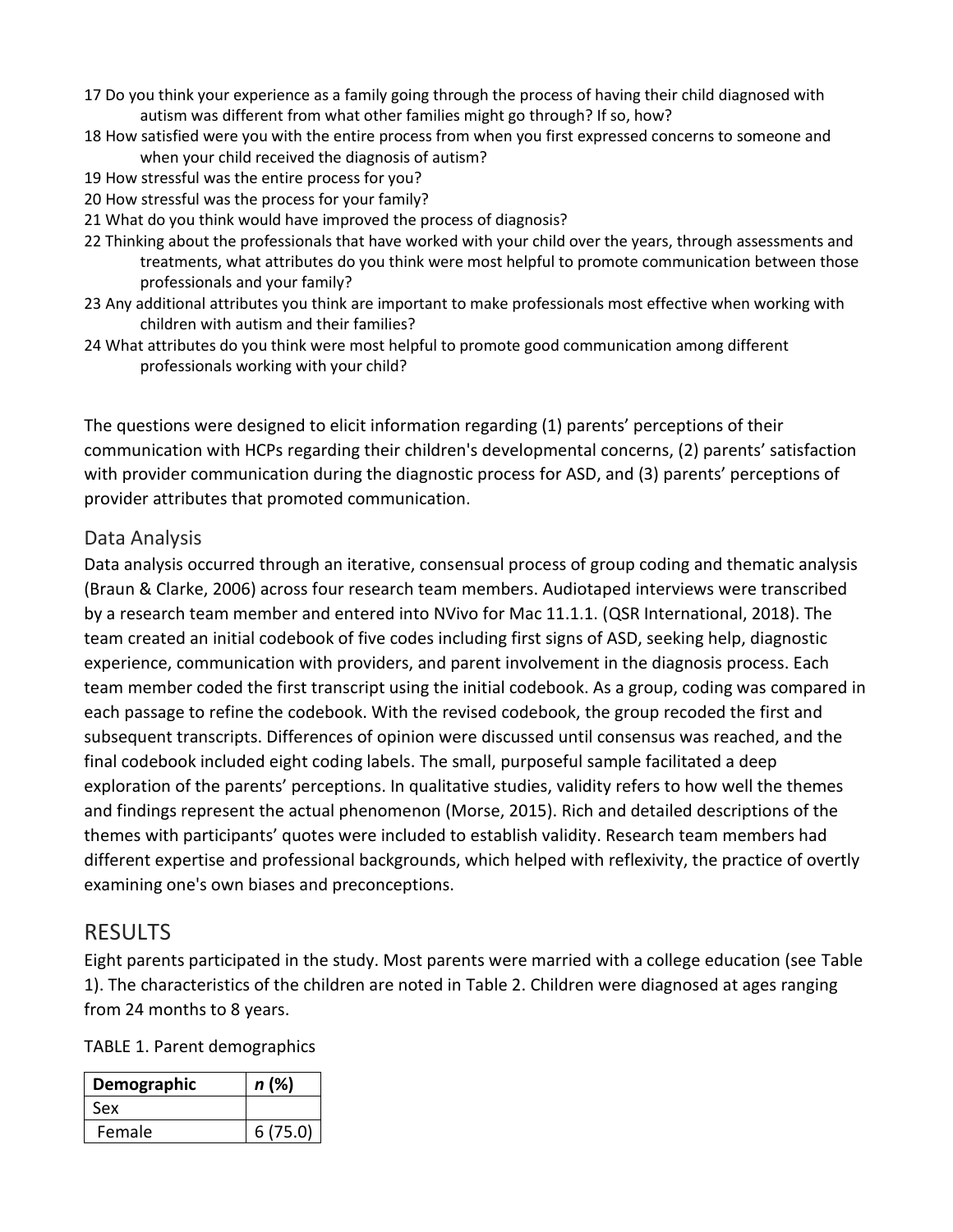| Male                  | 2(25.0) |
|-----------------------|---------|
| Ethnicity             |         |
| <b>Black</b>          | 2(25.0) |
| White                 | 6(75.0) |
| <b>Marital status</b> |         |
| Married               | 6(75.0) |
| Divorced              | 1(12.5) |
| Never married         | 1(12.5) |
| Highest degree        |         |
| Associate's degree    | 1(12.5) |
| Bachelor's degree     | 5(62.5) |
| Missing               | 2(25.0) |

TABLE 2. Child characteristics

| Child | Sex    | Age when parent suspected ASD<br>(months) | Age at medical diagnosis ASD<br>(months) |
|-------|--------|-------------------------------------------|------------------------------------------|
|       |        |                                           |                                          |
|       | Male   | 16                                        | 54                                       |
| 2     | Female | 20                                        | 31                                       |
| 3     | Male   | 30                                        | 60                                       |
| 4     | Male   | 18                                        | 36                                       |
| 5     | Male   | $18 - 24$                                 | 108                                      |
| 6     | Female | 48                                        | 60                                       |

Note. *ASD, autism spectrum disorder.*

Three themes captured parents' descriptions of the phases of their children's diagnoses, including (1) anguished questioning, (2) urgently seeking help, and (3) expecting a diagnosis (see Table 3). In addition, three themes characterized parents' desired communication style, although it was not always received, in each of the phases of the diagnostic process including (1) compassionate curiosity, (2) acknowledgment and affirmation, and (3) engagement with parents. Information from the transcripts was used to develop scripted responses for HCPs to improve engagement with parents (see Table 3).

TABLE 3. Phase of ASD diagnosis, needed communication, and scripted responses

| <b>Phase</b>     | Needed provider style of<br>communication | <b>Example of a scripted response</b>             |
|------------------|-------------------------------------------|---------------------------------------------------|
| Anguished        | Compassionate curiosity                   | Tell me about your concerns.                      |
| questioning      |                                           | What are you noticing?                            |
|                  |                                           | Are other people concerned?                       |
|                  |                                           | Tell me about what they are saying.               |
| Urgently seeking | Acknowledge and affirm                    | am glad you told me about your concerns.          |
| help             |                                           | I can (will) help you figure out what is going on |
|                  |                                           | with your child.                                  |
| Expecting a      | Engagement                                | There are options regarding treatment for you     |
| diagnosis        |                                           | child.                                            |
|                  |                                           | Some things still are not known for sure.         |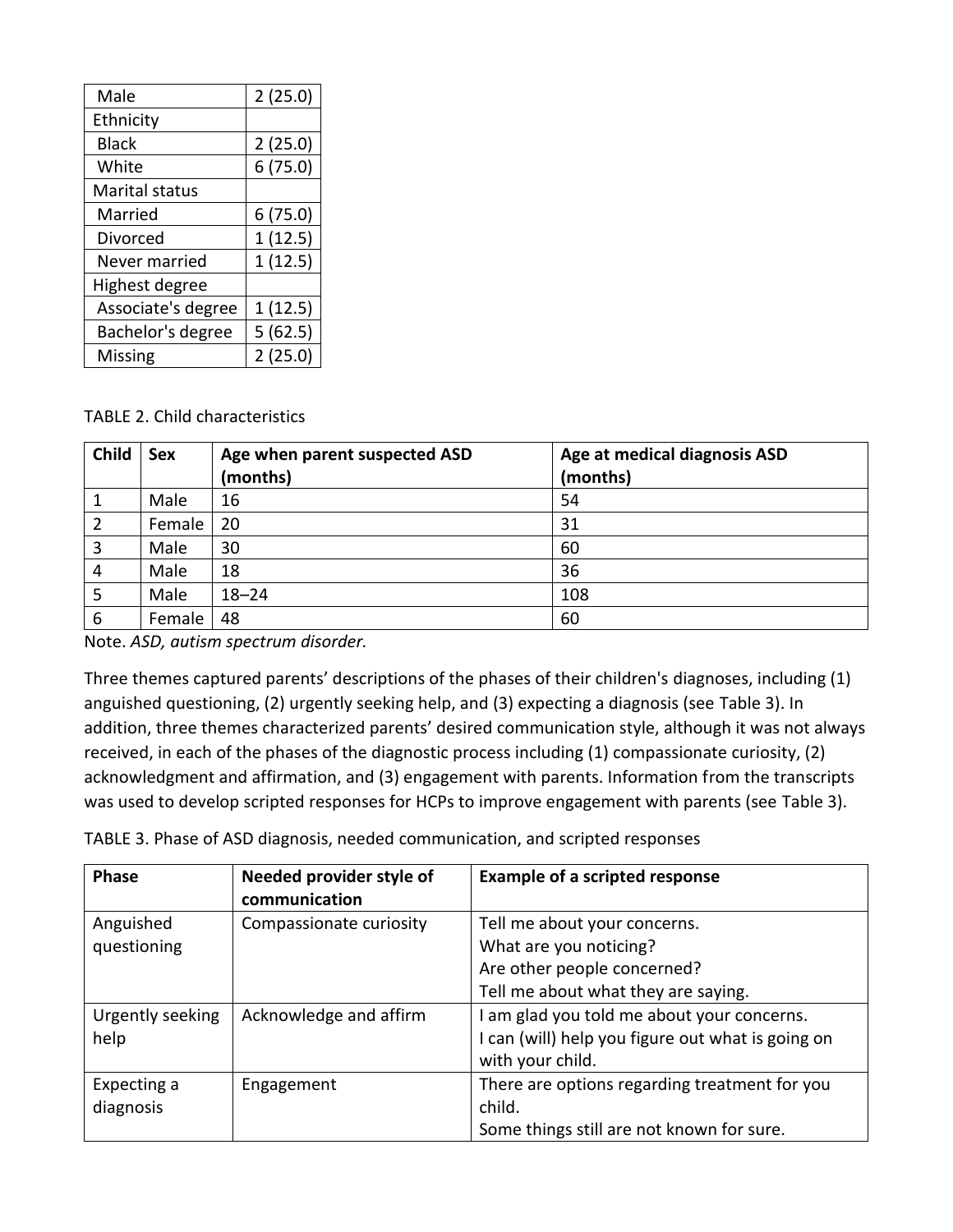| Even though we don't know all the answers, lets |
|-------------------------------------------------|
| you and I work together for your child.         |

Note. *ASD, autism spectrum disorder.*

Themes for Phases of Diagnosis and Desired Communication Style Anguished questioning and parents' need for compassionate curiosity

Anguished questioning characterized the first phase of the diagnostic experience, which was the process of parents accepting that their children's development was atypical from other children. All interviewed parents described the period when they or others around them began noticing atypical development in their children. One father described his and his wife's reaction to their mothers' concerns about their child's development. He said,

At first, I was kind of offended…we both had really strong mothers that were pushing us to try to find out if there was anything wrong [with the child]. But being new parents, sometimes we looked at that as being too overly aggressive…So, there was a little denial between the both of us.

Two parents noted unusual behaviors in their children that they hoped were within the spectrum of typical. One mother said, "I may have been looking at him with, you know, a little more of a concerned lens, but not that much. I mean he just did things differently than my other children." In addition, one father said this about his son's behavior as a toddler, "He had some quirky behaviors but it was cute, it was interesting how he played and did other things. But you know he was talking and moving around and doing lots of other things [that were typical behaviors]." One parent described her struggle with her inner knowledge that her child had atypical development and others' opinions that he did have concerning behaviors. She explained not wanting to listen to her own concerns about her child because she wanted to believe she was wrong: "It was a constant emotional struggle to have someone tell you 'no' even though you knew it [presence of atypical behaviors] was true but you just kept wanting to believe them."

Parents explained away their concerns by countering their children's concerning behaviors with examples of typical behaviors. For example, one mother described how her child's verbal communication was evidence against the diagnosis of autism. She said, "I guess the big thing was that he was so verbal. It couldn't be autism, because he can talk right?" She described discussing her child's behaviors and development with the pediatrician and who never voiced autism as a possible diagnosis. HCPs also explained away parents' concerns by pointing out the children's typical behaviors. For example, one parent described when she asked the pediatrician to confirm the atypical behaviors that she had noted in her child. She said,

I said [to the doctor], "this is what I see, what do you think?" And he basically listed a few reason as to why he [the child] didn't have autism. One reason was, "look he can sit next to you and he doesn't shy away from you." He doesn't mind me touching him, which was true like a physical grasp or whatever, but there were other things that he didn't like.

Another approach taken by parents when first noting atypical development was to decide to "wait and see" if the child would grow out of it or develop more typical behaviors as they got older. One parent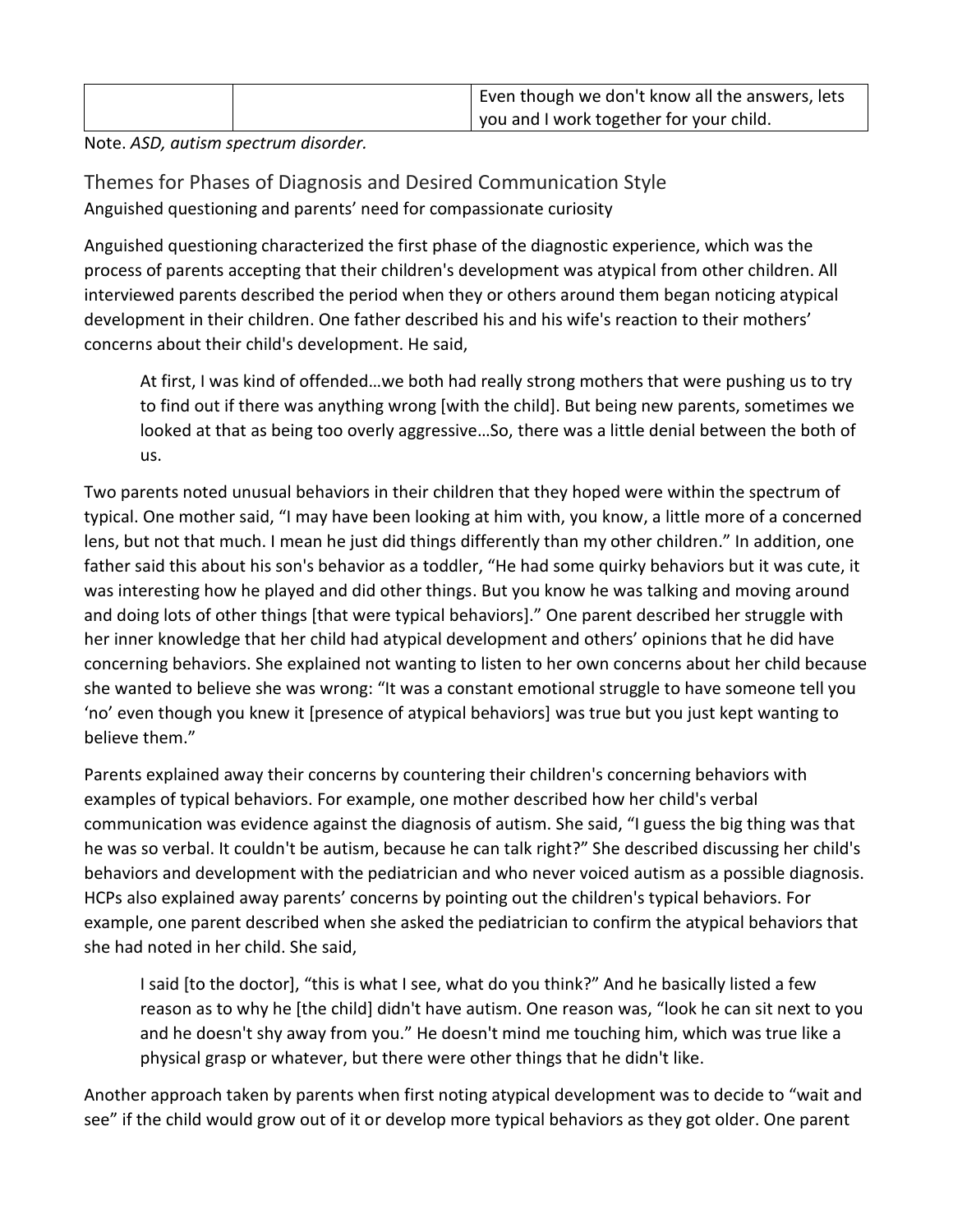said, "The irony of it is that when we first had the concern when he was about 16 months, but we didn't start looking for help until our son was about 3 years old."

The wait and see approach on whether the child had autism was also recommended by HCPs. For example, one parent recalled the following: "We talked about his speech development being a concern to us. She [the child's pediatrician] too was sort of in the mindset of 'he's young right now, let's just kind of wait for it a little bit.'"

The high frequency of anguished questioning during the first phase of their children's diagnosis necessitated a communication style that demonstrated compassionate curiosity, that is, HCPs asking questions with empathic concern and the desire to help (Ministero, Poulin, Buffone, & DeLury, 2018). Parents in the study "wanted to feel comfortable sharing concerns and asking questions." They wanted "providers to not be intimidating."

Parents needed others around them, such as friends, family, teachers, and HCPs, to listen to parents' concerns as well as to share their concerns with parents. One parent said,

It was a weird mix of emotion too because I was like "hey why didn't you say something earlier?" You know? And they were like "how do you say that?" And I was like yeah how do you say that I think there is something wrong with your kid?

Although she understood that it might be difficult for others to share their concerns with the parents, it still would be beneficial.

Select parents perceived that their HCPs were not attending to their concerns, and they felt that providers should "ask for, listen to, and value parents' information about their own children." For example, a parent suggested that providers gently explore parents' understandings of their children's development. Providers' curiosity about what parents know about child development and what they are observing in their children might help parents to accept that their child has atypical behaviors, so interventions could begin sooner. One father said,

[Parents should] mention it to the pediatrician, say "he's been doing this and that, and the other thing. He doesn't have as many words as some of the other kids, so is that something for me to be concerned about?" And kind of balance that with maybe some of the other things you're noticing you mention to your pediatrician.

Conversely, parents recommended that providers should take parents' concerns seriously, conduct more in-depth assessments of parents' concerns and use resources to formally assess and treat issues early in proximity to when parents expressed their concerns. One parent whose child's pediatrician recommended "wait and see" in response to her concerns about her child said, "I think that what would have improved the process was being given more of a push to pursue some things earlier on and being given more options as far as where we could've pursued help from."

Urgently seeking help, and parents' need for affirmation and acknowledgment Once parents came through the phase of anguished questioning, they moved into the phase of seeking a diagnosis. This second phase was characterized by the theme "urgently seeking help." Once parents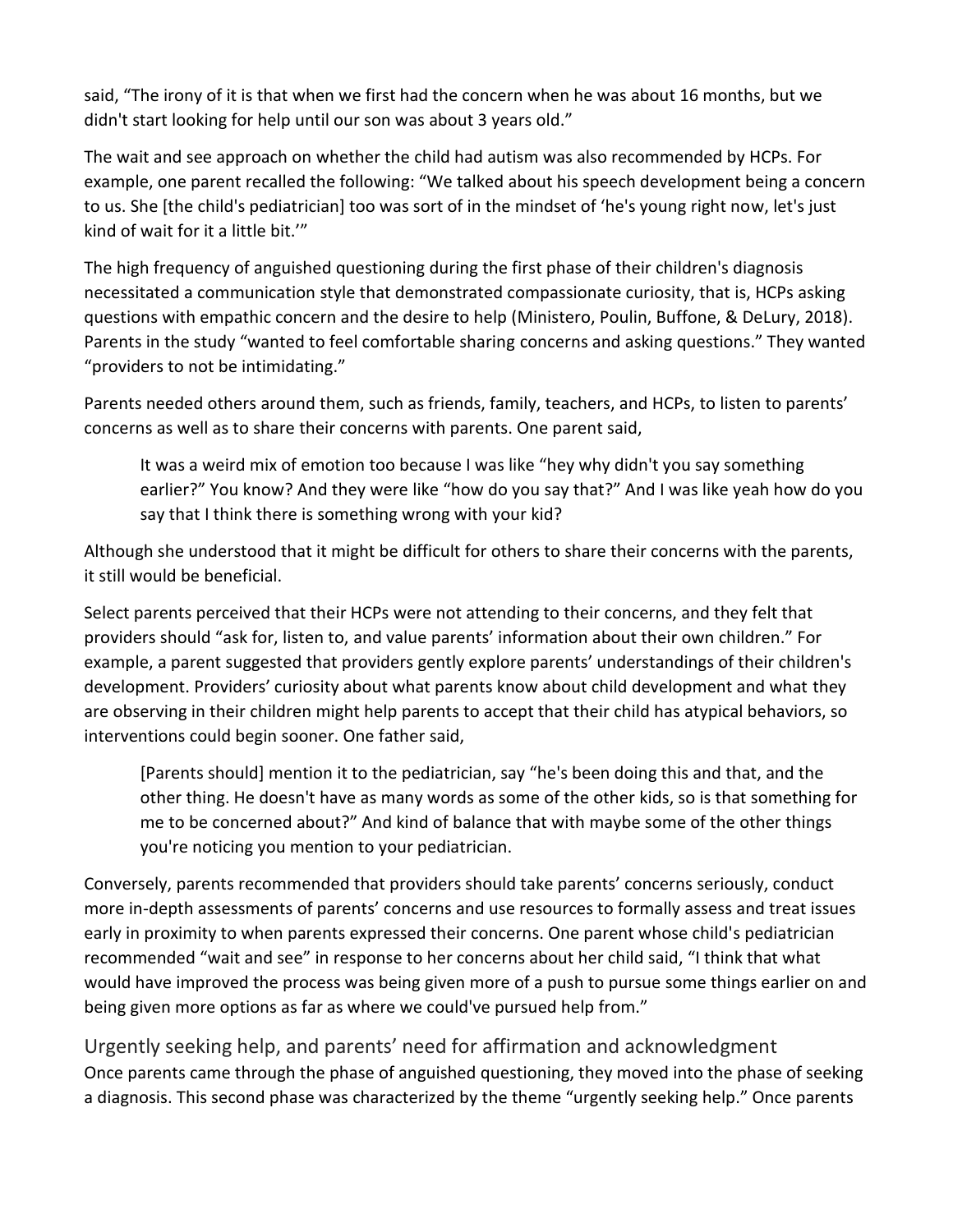began to seek diagnosis, they felt an urgency to have answers to stabilize their feelings and families and to begin helping their children as soon as possible.

Most parents started to seek diagnoses with their primary care providers (PCPs; e.g., pediatricians, physicians, and nurse practitioners). Diagnoses were delayed by PCPs in two ways: some providers were not willing to refer for evaluation, and some parsed delays into separate medical diagnoses and avoided a holistic assessment. Parents noted atypical behaviors in their children that were not recognized as atypical by professionals. For example, one mother described how PCPs at first would not confirm her concerns about her child's speech. She said,

He was always talking which was hard for anyone who met him. It was mostly echolalia. I think that is what confused so many people because he spoke clearly. I couldn't get him signed up for speech when he was little because he could talk. And he could talk to you clearly, so he had no speech impediment. So they would look at me too like, "well what do you want him to be here for?" And it was like, he was detached, I remember tucking him in at night and I remember the first time thinking like I am here and you are here and I'm looking at you but you're not with me. I had a daughter. She was talking at 13 months and he was too [although] it just it wasn't the same.

Once parents knew that their children were not developing typically, and they felt that their PCP was not meeting their needs, they looked for help outside of primary care. For example, after being told to continue to wait, parents of one child began to do their own research. On their own, they found an autism specialist who eventually diagnosed their son. The father of this child said,

The pediatrician that we initially consulted with said, "don't worry about it, kids develop at their own speed, give it another 18 months." And we said no, we are not going to wait awhile. We can't do that. If it comes to that [child does not have a developmental condition] then okay great, we were wrong and he [pediatrician] was right but in this case you know he pushed it off . . . so, we went after it more aggressively and that made a big difference.

Another mother described how she expressed her concerns to her child's pediatrician only to be given (false) reassurance that the child's development was typical. Her comments convey the urgency that parents felt once they knew that their children needed special services. She said,

To try to continually convince people that there is something majorly wrong with your child. It goes against every instinct you have. You hear good things and you are like ugh okay that's good, I'm just being crazy [or imagining something is wrong] you know? . . . As a mom, I wanted to believe that. And it felt hopeful to me. But, my professional experience as a social worker gave me some pause to say "this is not normal development." So, there was a bit of hope and there was denial around that.

This mother eventually asked her pediatrician to refer her child for evaluation.

Parents who were urgently seeking help expressed a desire for communication from providers that acknowledged and affirmed their concerns and their conviction that their children could benefit from assessment, diagnosis, and treatment. Parents felt alone; affirmation and acknowledgment of their concerns made them feel relieved and hopeful.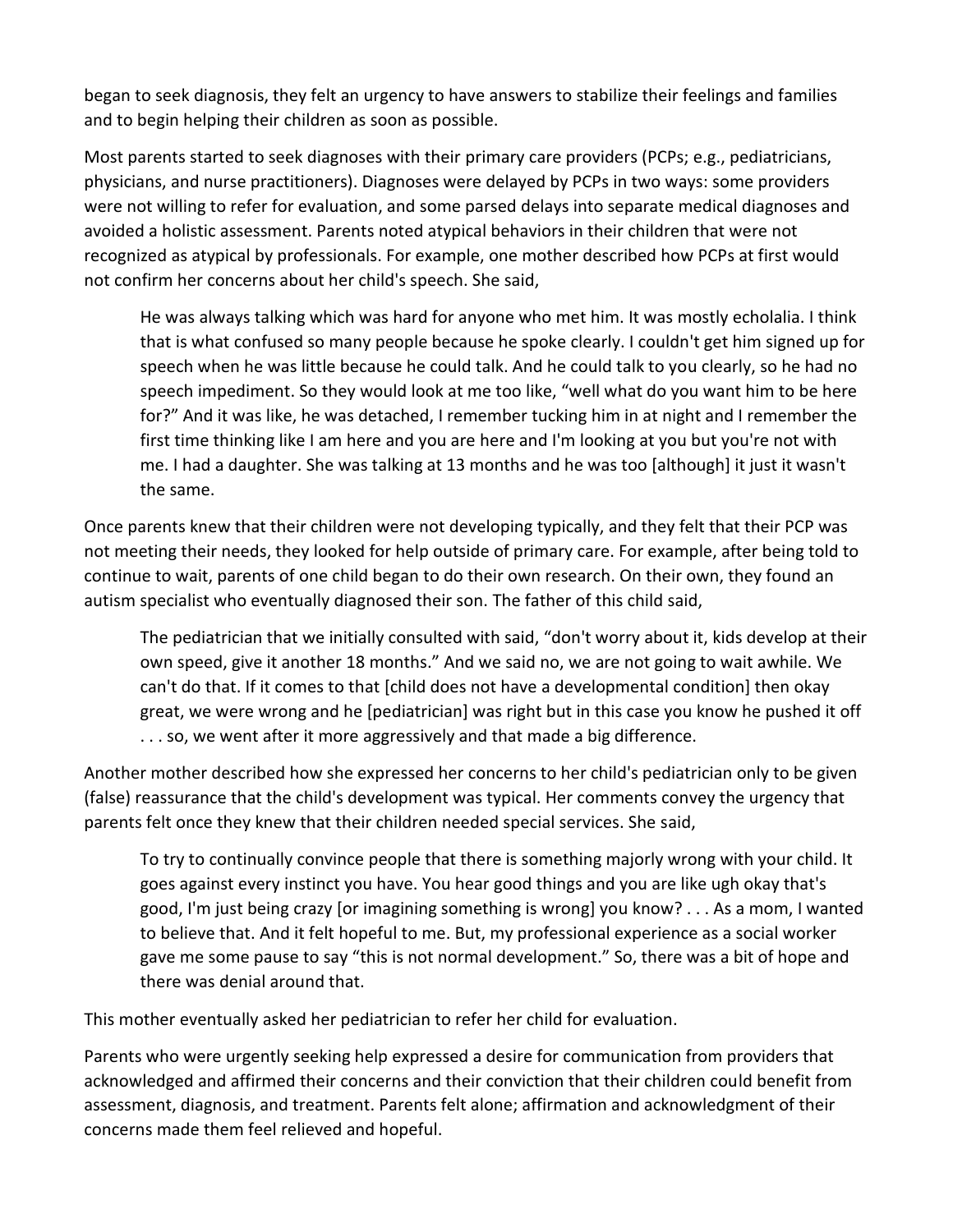So he ended up going to 4K [kindergarten]. I walked in and the first day there his 4K teacher and I'm not kidding, I like grabbed her by the elbow and said, and I let him [her son] go and there he was making laps around the thing and I said, "please tell me you see what I see." And she said "I do. I know what you are saying." And I said, "please tell me that you think the same thing I think, he has autism." And she said, "I can't diagnose that. But I know what you're seeing is what I'm seeing . . . I will help you."

By contrast, the lack of affirmation caused parents to report feeling hurt and dismayed. One parent stated:

I don't understand, if he [PCP] would have diagnosed him with autism how would that have hurt him [her son] at all? I mean I wouldn't necessarily want him to give out the label if he didn't think it was so, but I don't understand if he wasn't sure about it, why he didn't have better answers of somewhere else to go.

#### Expecting a diagnosis and engagement with parents

Parents expected a diagnosis from the HCP and/or education professionals who cared for their children. In this phase, parents needed engagement with professionals to form a team. They expressed the desire for professionals to acknowledge and respect that they, as parents were the experts of their children.

You know, everyone's got an opinion about things and what you should do. It's stressful in the sense that family members may know your child and professionals only sort of have a snapshot of your child. It's like, I am with my child every day. I know what he will and won't respond to.

Parents expressed some frustration with partial, inconsistent, and unspoken diagnoses. They described a lack of ownership among health care and education professionals regarding who was responsible for making the diagnosis of ASD.

Parents in this study described a common approach to assessment by the participants' PCPs to parse out the delays individually rather than considering the whole picture of the child's development. For example, speech delays were investigated with a medical approach, and children were evaluated for secondary hearing issues such as fluid in the middle ear from enlarged adenoids. Children were referred to physical therapy for walking delays and orthopedic care for toe-walking. From the parent perspective, when issues were addressed individually, they were attributed to medical problems and/or viewed as possibly typical and not acted upon.

Parents felt that schools and therapists contributed to the delay in the ASD diagnosis by providing diagnoses such as academic autism, sensory integration disorder, and/or speech delay. This impacted parent satisfaction with the process of ASD diagnosis. One mother described frustration when providers offered her therapy options for her child without providing a diagnosis. She said,

They immediately said he needs speech therapy, and he needs early childhood, they right away said we can start working with him and gave me their break down of what it would cost and what they were going to do. But then I said to them, well what does he have? And they said, we can't diagnose anything… I tried to get it out of them, and they wouldn't say, they wouldn't even, they didn't use the word autism, they didn't use any developmental delay.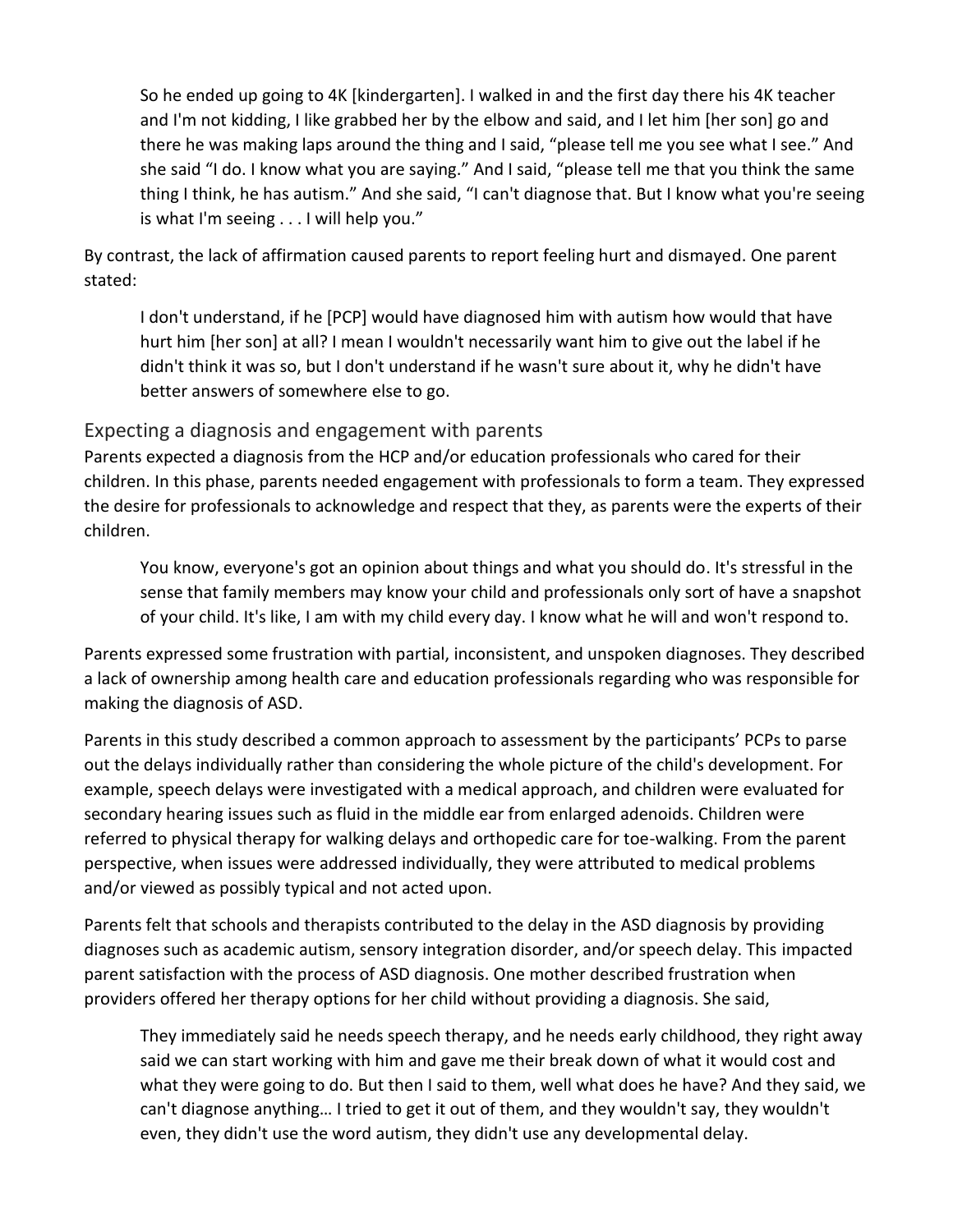Once at the diagnostic phase of working through options, parents expressed a strong desire for providers to engage with them. This approach would allow parents to be involved in the diagnosis and creation of management plans. Parents felt strong desires to advocate for their children, but they did not always know how to accomplish that because of a lack of knowledge regarding autism and knowledge of resources: "It was a little bit scary, a little bit overwhelming. I feel like there was a lot of miscommunication . . . I kept feeling that I was not getting enough information that I needed for her." Parents did take on the responsibility to investigate options and to learn about autism on their own but still felt undereducated and overwhelmed with diagnosis and treatment options. One mother said, "I always felt like I wanted more education about autism and I don't think I got enough besides giving it myself."

Parents wanted to engage with knowledgeable providers. Parents worked to make themselves knowledgeable but still valued and needed professionals' input. They desired to be educated about autism, rather than just reach a diagnosis for their child. For example, one parent described how lack of engagement made her feel unsupported by the providers. She said,

She gave us a bunch of books and things, but when I said, well what do we do next? . . . She said here all these different options. And I'm like, "Isn't there something we're supposed to do first?" And she's like, "you have to read this stuff and pick something you want to do." So it was basically her saying here's your diagnosis, do whatever you want with it. And not knowing a single thing about autism, I was like what?

In contrast, another parent reported feeling supported through engagement with providers. This parent said,

I feel like with what we knew to ask, they were [questions and concerns adequately addressed]. So, you don't know what you don't know. I do feel like, again, people were open to our input and were sensitive to what we were going through as parents. Because it's difficult, regardless of whatever name that it may have been given to know that your child has a disability is difficult and people were sensitive to that.

Finally, parents wanted an individualized assessment of their children's strengths; they wanted acknowledgment of their children as multifaceted humans who were "more that autism symptoms." As one parent said,

Instead of just giving me numbers, give me, "okay, this is what your child can do, this is what your child can't do, and this is what your child possibly can do with a little bit more support." That gives parents an opportunity to . . . get the boots on the road . . . and say these are some things I can do tangibly right now.

# **DISCUSSION**

In this study, parents of children who had a diagnosis of autism spoke about their experiences before their child was diagnosed with ASD. On the basis of their insights, we discerned three themes indicating they went through a process of anguished questioning with their PCPs, followed by urgently seeking help, and then expecting a diagnosis of ASD. Although this data does not describe the experiences of all families, it does provide examples of communication patterns that accompanied a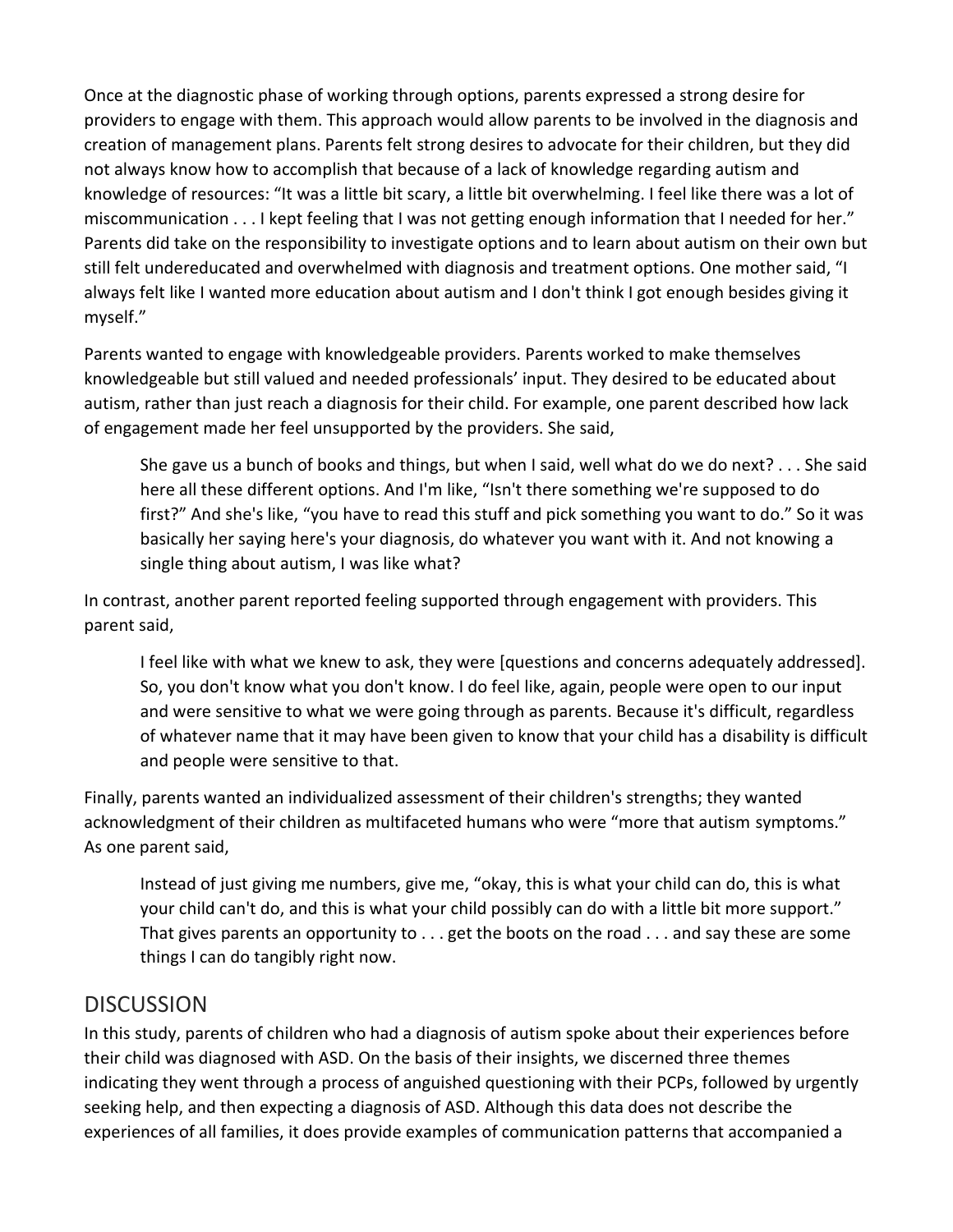delayed diagnosis of autism. The perceptions of parents contributed to the identification of compassionate communication strategies to promote timely diagnosis.

In terms of context for parents realizing that their child had signs of ASD, parents in this study experienced anguished questioning in the early in conversations with others, before their children's diagnoses. Although they were trying to understand if their child's development was normal, parents reached beyond HCPs and asked questions of family and friends who were sometimes more aware of the abnormal development before the parent. Results match literature showing grandparents may notice ASD before parents (Sicherman, Loewenstein, Tavassoli, & Buxbaum, 2018). Parents noted that early on, they hoped that the abnormal behaviors were not real, and they tried to ignore others' concerns for their children. They were sometimes offended when friends or family mentioned their concern for the child's development. However, some parents reported that they wished others would have shared their concerns about their child's development delay earlier.

The theory of family self-management (FSM) provides a framework for understanding how communication between parents and HCPs can promote or delay the diagnosis of ASD among children. FSM predicts that individuals and families use condition-specific knowledge and beliefs, self-regulation skills, social facilitation, and negotiation to achieve proximal and distal health outcomes (Ryan & Sawin, 2009). Risk and protective factors form the context in which families engage in selfmanagement of chronic conditions, such as ASD (Ryan & Sawin, 2009). In the context of ASD diagnosis, specific risk and protective factors include the parent or family member's perceptions of normal child development. Communication style and the interactions between the HCPs and the parents in health care appointments are processes that facilitate health outcomes. The proximal outcomes are the individual and FSM behaviors, such as voicing concerns for their child's development or parent satisfaction with their HCPs communication. Distal outcomes involve the health and quality of life of the children and families' quality of life after receiving an ASD diagnosis and securing appropriate interventions.

Informed by FSM theory, our results suggest that proximal outcomes such as individual and family selfmanagement behaviors were influenced by HCP communication. Parents reported that the process of communication was sometimes difficult with HCPs and wished HCPs would have validated their concerns, often informed by their families, rather than offering "wait and see" advice. Thus, HCPs should act quickly on developmental concerns; a "wait and see approach" can potentially delay the diagnosis and frustrate concerned parents.

Parents noted that they needed communication that demonstrated compassionate curiosity on the part of HCPs, so they could explore the meaning of the child's atypical behaviors. All parents reported the desire for provider attributes that would promote communication during the diagnostic process. They preferred knowledgeable, kind providers who were "focused and warm at the same time," who make them feel comfortable to ask questions, not intimidated. This finding matches previous literature in which HCPs ask questions with empathic concern and the desire to help, which is appreciated by parents (Gentles et al., 2020; Ministero et al., 2018).

Past research shows that poor communication between parents and HCPs has been linked to barriers in access to care; parents have often felt left out of shared decision making and collaboration about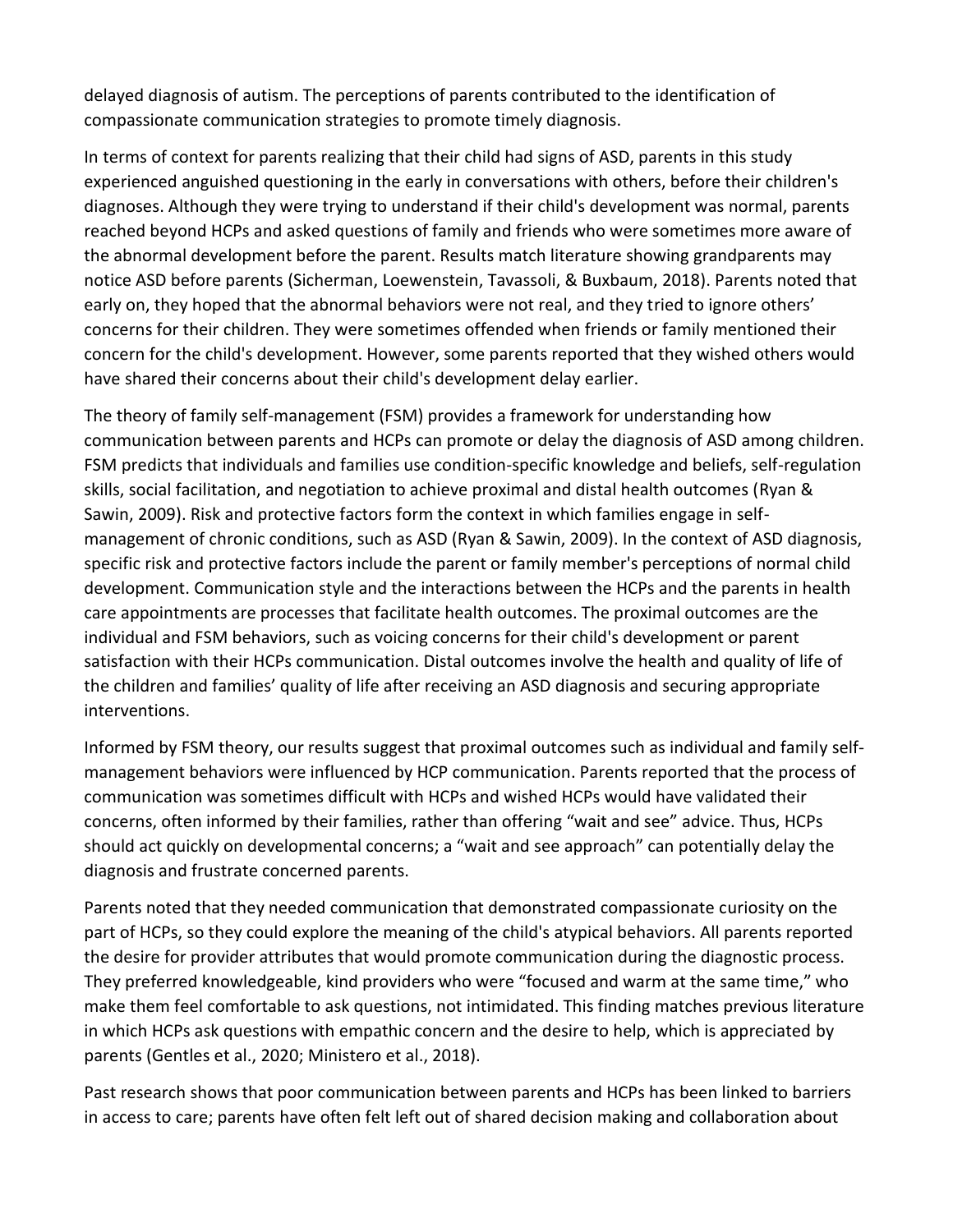resources and next steps when children have signs of ASD (Levy et al., 2016; Magaña, Parish, & Son, 2015). The lack of HCP agreement with parents on the concerning child symptoms was likely exacerbated by the shortage of developmental-behavioral pediatricians, and advanced practice nurses with training in pediatric mental health in the study location (Bridgemohan et al., 2018) and the limited training pediatricians receive during training about ASD (Major, 2015). There are also very few advanced practice registered nurses and mental health professionals who specialize in children, which leads to the problems of finding experts in the complex differential diagnoses (Bridgemohan et al., 2018). Additional education of HCPs regarding the referral process after a positive ASD screening could help raise the referral rate (Monteiro, Dempsey, Berry, Voigt, & Goin-Kochel, 2019) and the selection of evidence-based and novel treatments, clinical practice guidelines, and community resources (Levy et al., 2016).

Past research shows that among children with ASD, those with more proactive provider responses to concerns had shorter delays in ASD diagnosis (Zuckerman et al., 2015). In contrast, children with ASD having passive and/or reassuring provider responses had longer delays (Zuckerman et al., 2015). Including the autism modules of (CDC, 2020) aimed at helping HCPs do a better job communicating abnormal screening results could also be helpful to improve communication and patient engagement.

Patient engagement is a strategy for countering the barriers in communication that could help parents feel comfortable communicating concerns about their child's development to HCPs (World Health Organization, 2016). Engagement is conceptualized as parents taking an active role interacting with HCPs and family members. The results of this study point to opportunities for pediatric providers to better identify ASD, enact more positive communication with parents, and provide education and support needed by parents and families. An improved understanding of how parents may respond to their child's atypical development informs the strategy of scripted responses that show affirmation of the anguish parents are going through. It also offers support for parents as HCPs engage with them to work together for solutions. The results of the study may inform future development of interdisciplinary intervention studies of communication with ASD parents and children with ASD undergoing diagnosis and speech therapy.

# **CONCLUSION**

HCPs and nurses are challenged to facilitate access to early diagnosis and intervention, which may negatively affect health outcomes. The diagnostic process should be designed to allow parents to feel engaged and comfortable exploring their thoughts with knowledgeable HCPs and other professionals, which can be accomplished through specific communication styles. Interventions with scripted dialogue informed by parents' preferences may improve parent–HCP engagement.

*The authors acknowledge that this study is exploratory in nature. Although this study included a small sample size of parents, their perceptions were based on many instances of communication with HCPs that occurred over several years. Because previous qualitative studies of individually interviewed parents of children with autism spectrum disorder (ASD) reached saturation of themes at 10–15 parents, this comprised our recruitment goal. The parents in the present study provided detailed accounts of their experiences, which we presented as examples of how communication with HCPs can delay or promote the diagnosis of autism among children. Participants represent a limited geographic*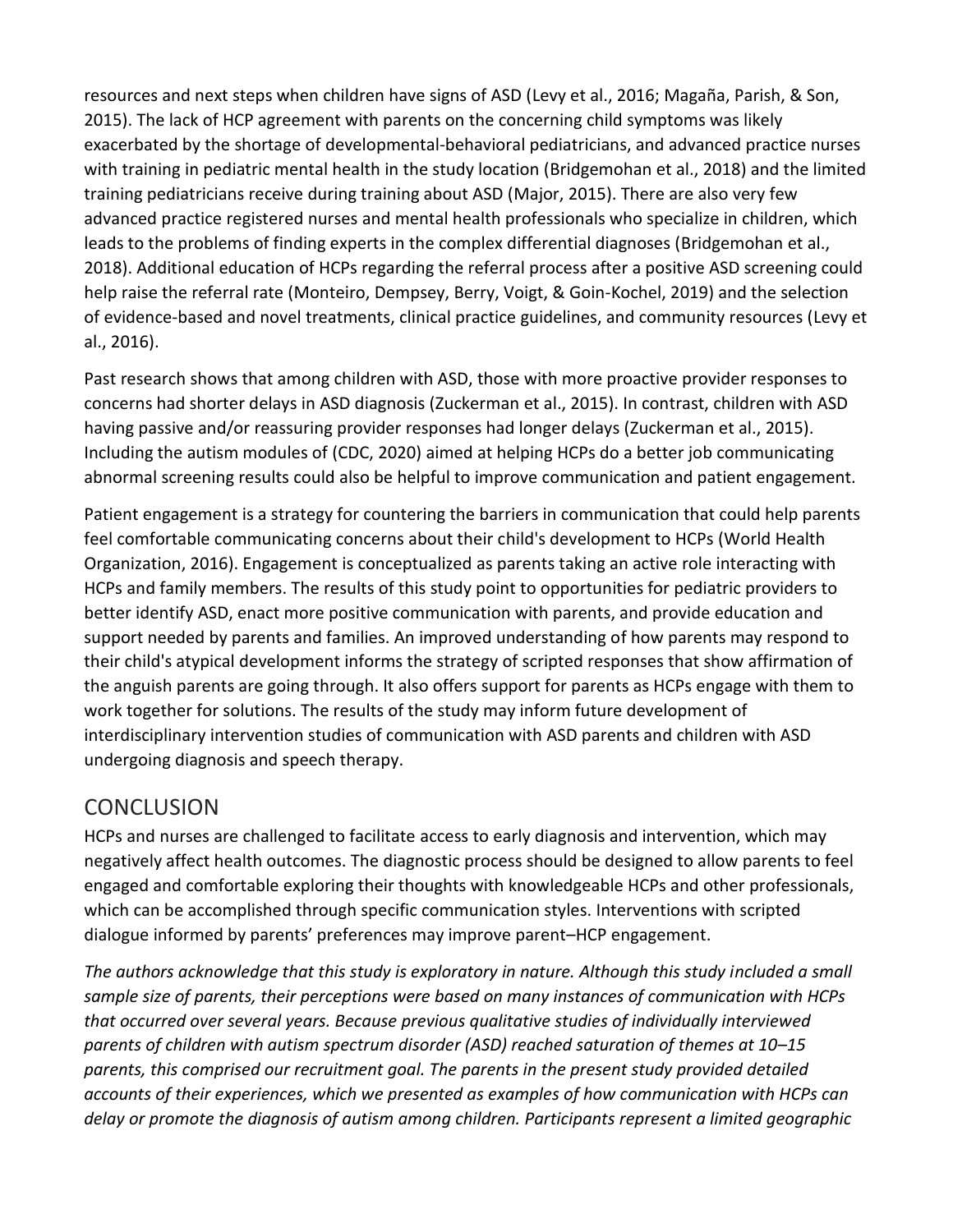*area, which may impact their experience. Replication of the study with participants of diverse ethnicity would be valuable.*

# References

- American Psychiatric Association 2013. American Psychiatric Association. *Diagnostic and statistical manual of mental disorders.* (5th ed.), American Psychiatric Association Publishing, Washington, DC (2013)
- Braun and Clarke, 2006. V. Braun, V. Clarke. **Using thematic analysis in psychology.** *Qualitative Research in Psychology*, 3 (2) (2006), pp. 77-101
- Bridgemohan et al., 2018. C. Bridgemohan, N.S. Bauer, B.A. Nielsen, A. DeBattista, H. Ruch-Ross, K. Paul, N. Roizen. **A workforce survey on developmental-behavioral pediatrics.**  *Pediatrics*, 141 (3) (2018), Article e20172164
- Centers for Disease Control and Prevention, National Center on Birth Defects and Developmental Disabilities Division of Birth Defects 2018a. Centers for Disease Control and Prevention, National Center on Birth Defects and Developmental Disabilities Division of Birth Defects (CDC). **Autism spectrum disorder.** (2018). Retrieved from https://www.cdc.gov/ncbddd/autism/index.html
- Centers for Disease Control and Prevention, National Center on Birth Defects and Developmental Disabilities Division of Birth Defects 2018b. Centers for Disease Control and Prevention, National Center on Birth Defects and Developmental Disabilities Division of Birth Defects (CDC). **Signs and symptoms of autism spectrum disorders.** (2018). Retrieved from https://www.cdc.gov/ncbddd/autism/signs.html
- Centers for Disease Control and Prevention, National Center on Birth Defects and Developmental Disabilities Division of Birth Defects 2020. Centers for Disease Control and Prevention, National Center on Birth Defects and Developmental Disabilities Division of Birth Defects (CDC). **Autism case training. Communicating concerns: Screening and diagnosis results.** (2020). Retrieved from https://www.cdc.gov/ncbddd/actearly/autism/case-modules/diagnosing.html
- Dieleman et al., 2018. L.M. Dieleman, T. Moyson, S.S.W. De Pauw, P. Prinzie, B. Soenens. **Parents' need-related experiences and behaviors when raising a child with autism spectrum disorder.**  *Journal of Pediatric Nursing*, 42 (2018), pp. e26-e37
- Edwards et al., 2017. A. Edwards, C. Brebner, P. McCormack, C. MacDougall. **The early intervention message: Perspectives of parents of children with autism spectrum disorder.** *Child: Care, Health and Development*, 43 (2) (2017), pp. 202-210
- Finke et al., 2019. E.H. Finke, J.M.D. Kremkow, K.D.R. Drager, A. Murillo, L. Richardson, E.C. Serpentine. **"I would like for my child to be happy with his life": Parental hopes for their children with ASD across the lifespan.** *Journal of Autism and Developmental Disorders*, 49 (5) (2019), pp. 2049-2068
- Fox et al., 2017. F. Fox, N. Aabe, K. Turner, S. Redwood, D. Rai. **"It was like walking without knowing where I was going": A qualitative study of autism in a UK Somali migrant community.** *Journal of Autism and Developmental Disorders*, 47 (2) (2017), pp. 305-315
- Gentles et al., 2020. S.J. Gentles, D.B. Nicholas, S.M. Jack, K.A. McKibbon, P. Szatmari. **Coming to understand the child has autism: A process illustrating parents' evolving readiness for engaging in care.** *Autism*, 24 (2) (2020), pp. 470-483
- Herlihy et al., 2015. L. Herlihy, K. Knoch, B. Vibert, D. Fein. **Parents' first concerns about toddlers with autism spectrum disorder: Effect of sibling status.** *Autism*, 19 (1) (2015), pp. 20-28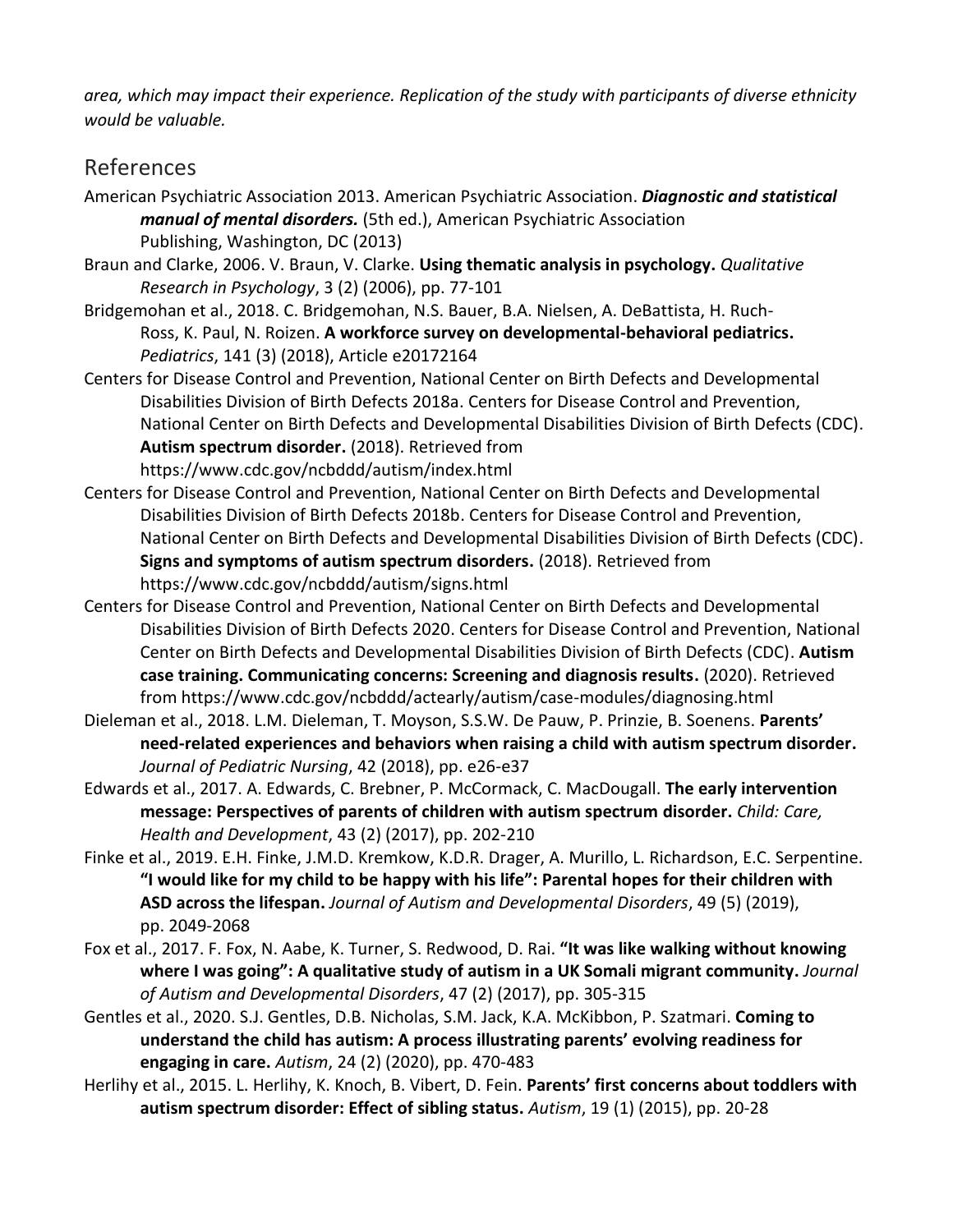- Hyman et al., 2020. S.L. Hyman, S.E. Levy, S.M. Myers, Council on Children with Disabilities, Section on Developmental and Behavioral Pediatrics. **Identification, evaluation, and management of children with autism spectrum disorder.** *Pediatrics*, 145 (1) (2020), Article e20193447
- Levy et al., 2016. S.E. Levy, R. Frasso, S. Colantonio, H. Reed, G. Stein, F.K. Barg, ..., A.G. Fiks. **Shared decision making and treatment decisions for young children with autism spectrum disorder.**  *Academic Pediatrics*, 16 (6) (2016), pp. 571-578

Lipkin et al., 2020. P.H. Lipkin, M.M. Macias, B. Baer Chen, D. Coury, E.A. Gottschlich, S.L. Hyman, ..., S.E. Levy. **Trends in pediatricians' developmental screening: 2002–2016.** *Pediatrics*, 145 (4) (2020), Article e20190851

- Magaña et al., 2015. S. Magaña, S.L. Parish, E. Son. **Have racial and ethnic disparities in the quality of health care relationships changed for children with developmental disabilities and ASD?** *American Journal on Intellectual and Developmental Disabilities*, 120 (6) (2015), pp. 504-513
- Major, 2015. N.E. Major. **Autism education in residency training programs.** *AMA Journal of Ethics*, 17 (4) (2015), pp. 318-322
- Ministero et al., 2018. L.M. Ministero, M.J. Poulin, A.E.K. Buffone, S. DeLury. **Empathic concern and the desire to help as separable components of compassionate responding.** *Personality and Social Psychology Bulletin*, 44 (4) (2018), pp. 475-491
- Monteiro et al., 2019. S.A. Monteiro, J. Dempsey, L.N. Berry, R.G. Voigt, R.P. Goin-Kochel. **Screening and referral practices for autism spectrum disorder in primary pediatric care.**  *Pediatrics*, 144 (4) (2019), Article e20183326
- Morse, 2015. J.M. Morse. **Critical analysis of strategies for determining rigor in qualitative inquiry.**  *Qualitative Health Research*, 25 (9) (2015), pp. 1212-1222
- Mulligan et al., 2012. J. Mulligan, R. MacCulloch, B. Good, D.B. Nicholas. **Transparency, hope, and empowerment: A model for partnering with parents of a child with autism spectrum disorder at diagnosis and beyond.** *Social Work in Mental Health*, 10 (4) (2012), pp. 311-330
- QSR International 2018. QSR International. **NVivo Qualitative Data Analysis Software** *(Version 11.1) [Software].* (2018). qsrinternational.com
- Richards et al., 2016. M. Richards, J. Mossey, D.L. Robins. **Parents' concerns as they relate to their child's development and later diagnosis of autism spectrum disorder.** *Journal of Developmental and Behavioral Pediatrics*, 37 (7) (2016), pp. 532-540
- Russell and McCloskey, 2016. S. Russell, C.R. McCloskey. **Parent perceptions of care received by children with an autism spectrum disorder.** *Journal of Pediatric Nursing*, 31 (1) (2016), pp. 21- 31
- Ryan and Sawin, 2009. P. Ryan, K.J. Sawin. **The Individual and Family Self-Management Theory: Background and perspectives on context, process, and outcomes.** *Nursing Outlook*, 57 (4) (2009) 217–225.e6
- Sandelowski, 2010. M. Sandelowski. **What's in a name? Qualitative description revisited.** *Research in Nursing and Health*, 33 (1) (2010), pp. 77-84
- Sicherman et al., 2018. N. Sicherman, G. Loewenstein, T. Tavassoli, J.D. Buxbaum. **Grandma knows best: Family structure and age of diagnosis of autism spectrum disorder.** *Autism*, 22 (3) (2018), pp. 368-376
- Siu et al., 2016. A.L. Siu, US Preventive Services Task Force (USPSTF), K. Bibbins-Domingo, D.C. Grossman, L.C. Baumann, K.W. Davidson, ..., M.P. Pignone. **Screening for autism spectrum disorder in young children: US Preventive Services Task Force recommendation statement.** *Journal of the American Medical Association*, 315 (7) (2016), pp. 691-696